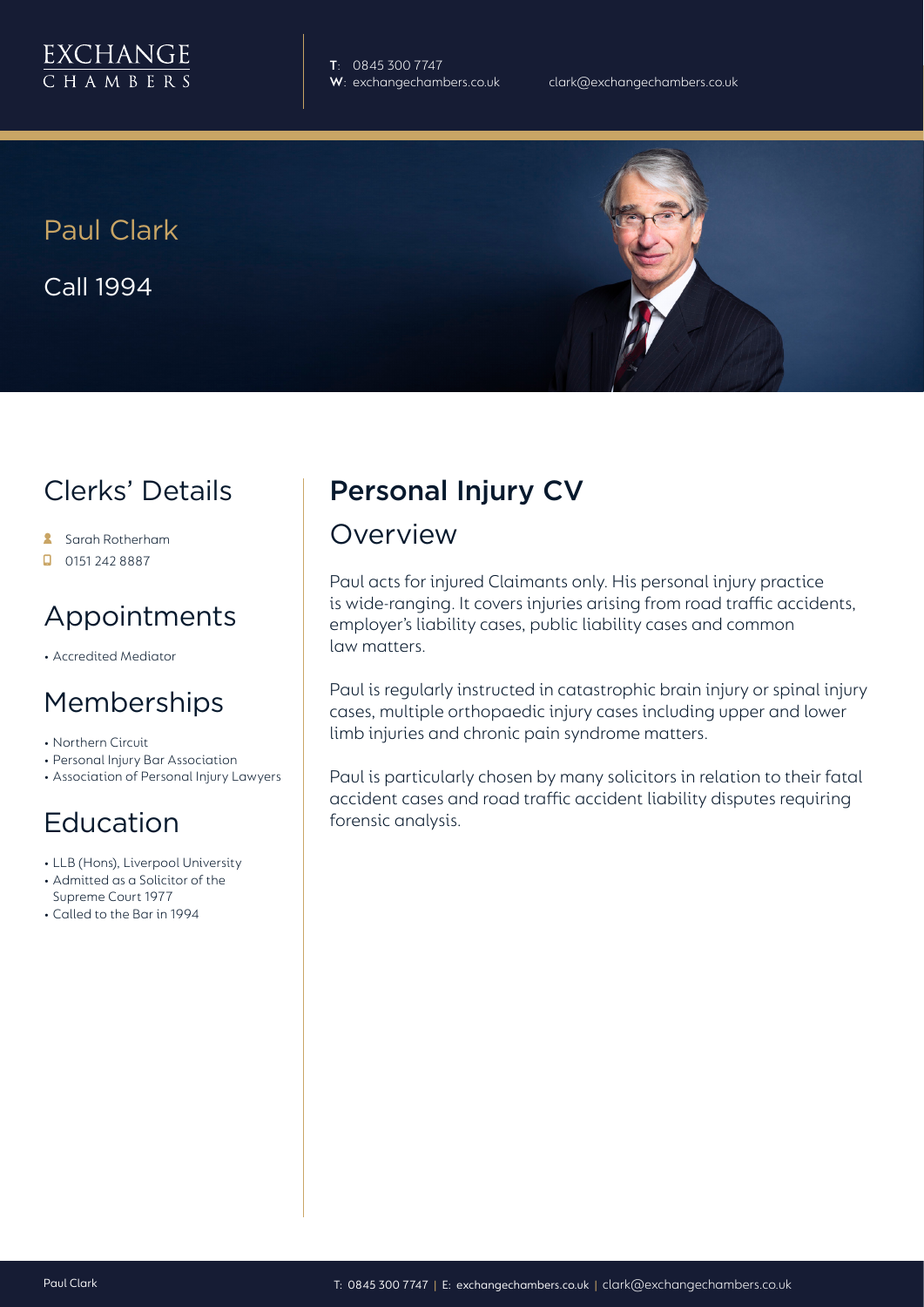

## Recommendations

Andrew Duff of Scott Duff & Co Solicitors says "our personal injury department relies heavily upon Paul for his skill, expertise and efficiency. We have instructed and worked with Paul for many years and we regard him as a first class Barrister using his own mixture of pragmatism and knowledge of legal principles."

**Times " Lawyer of the Week" May 2008**